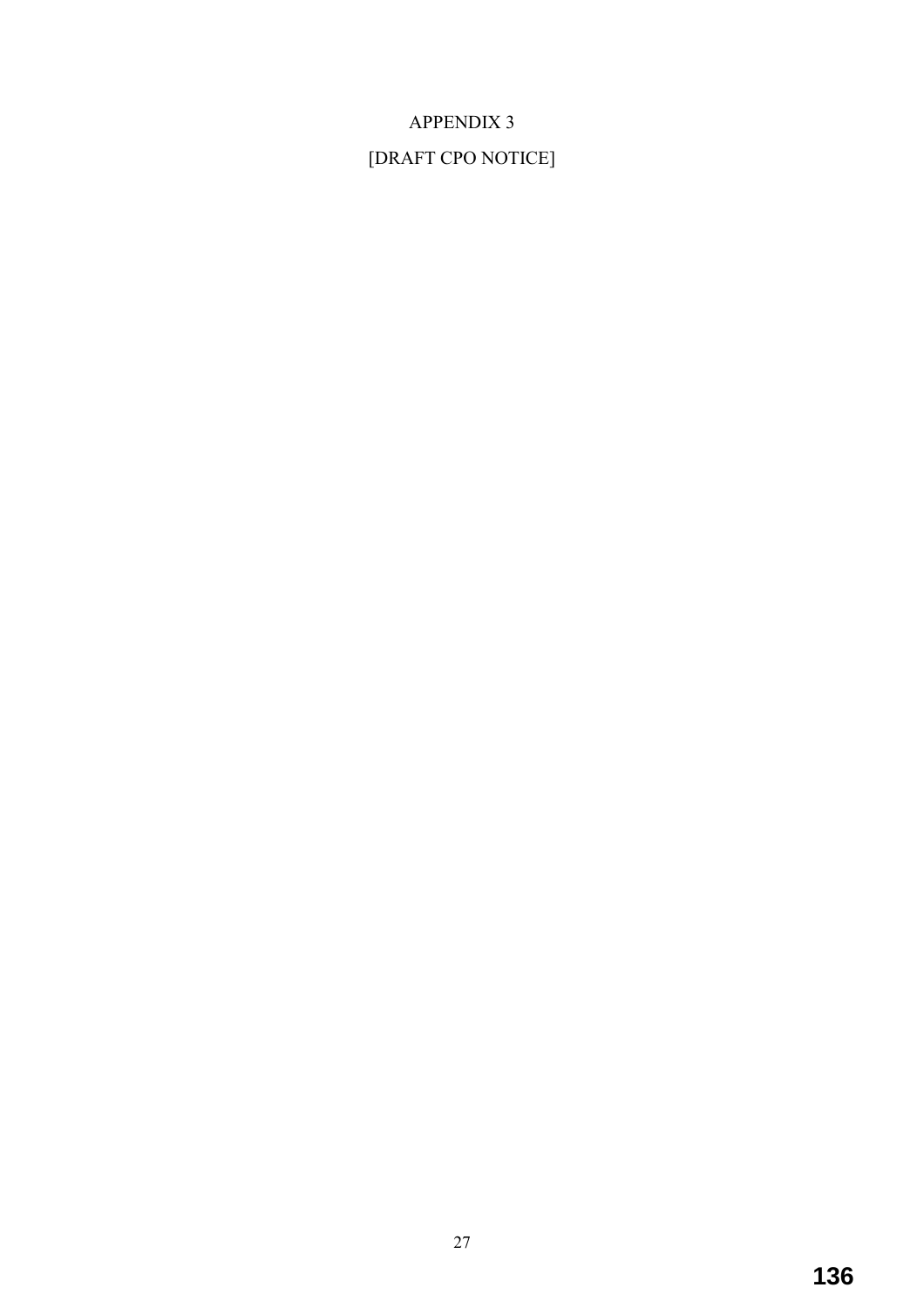#### **NOTICE OF A COLLECTIVE PROCEEDINGS ORDER**   $\mathcal{L}_\mathcal{L} = \{ \mathcal{L}_\mathcal{L} = \{ \mathcal{L}_\mathcal{L} = \{ \mathcal{L}_\mathcal{L} = \{ \mathcal{L}_\mathcal{L} = \{ \mathcal{L}_\mathcal{L} = \{ \mathcal{L}_\mathcal{L} = \{ \mathcal{L}_\mathcal{L} = \{ \mathcal{L}_\mathcal{L} = \{ \mathcal{L}_\mathcal{L} = \{ \mathcal{L}_\mathcal{L} = \{ \mathcal{L}_\mathcal{L} = \{ \mathcal{L}_\mathcal{L} = \{ \mathcal{L}_\mathcal{L} = \{ \mathcal{L}_\mathcal{$

**\_\_\_\_\_\_\_\_\_\_\_\_\_\_\_\_\_\_\_\_\_\_\_\_\_\_\_\_\_\_\_\_\_\_\_\_\_\_\_\_\_\_\_\_\_\_\_\_\_\_\_\_\_\_\_\_\_\_\_\_\_\_\_\_\_\_\_\_\_\_\_** 

## **Persons who entered into FX spot or forward transactions between 18 December 2007 and 31 January 2013 could benefit from a collective claim against certain banks which breached EU competition law**

#### **This Notice**

This is a legal notice published on the direction of the Competition Appeal Tribunal (the "**Tribunal**") which granted a Collective Proceedings Order on [*date*] in favour of Michael O'Higgins FX Class Representative Limited (the "**Class Representative**") against the following banking companies, all of whom have been found by the European Commission (the "**Commission**") to have infringed EU competition law in relation to foreign exchange ("**FX**") transactions:

(1) Barclays Bank PLC; (2) Barclays Capital Inc.; (3) Barclays Execution Services Limited; (4) Barclays PLC; (5) Citibank N.A.; (6) Citigroup Inc.; (7) JPMorgan Chase & Co.; (8) JPMorgan Chase Bank, National Association; (9) J.P. Morgan Europe Limited; (10) J.P. Morgan Limited; (11) NatWest Markets Plc; (12) The Royal Bank of Scotland Group plc; and (13) UBS AG

(together, the "**Defendants**").

The Consumer Rights Act 2015 allows for such a collective claim to be brought on behalf of a group of persons (known as a 'class') who are alleged to have suffered a common loss as a result of illicit anti-competitive conduct.

The Collective Proceedings Order can be viewed online at **www.ukfxcartelclaim.com**, along with other information about the claim. This Notice and the enclosed Questions & Answers give important information about these collective proceedings. The Tribunal's website is: **www.catribunal.org.uk**.

#### **The Claim**

The Class Representative has been appointed by the Tribunal to pursue a collective action relying on findings of the Commission that the Defendants engaged in anticompetitive conduct in respect of FX transactions between 18 December 2007 and 31 January 2013. The Class Representative's position is that this conduct led to the prices of FX spot and outright forward transactions being distorted with the result that persons who entered into them paid

1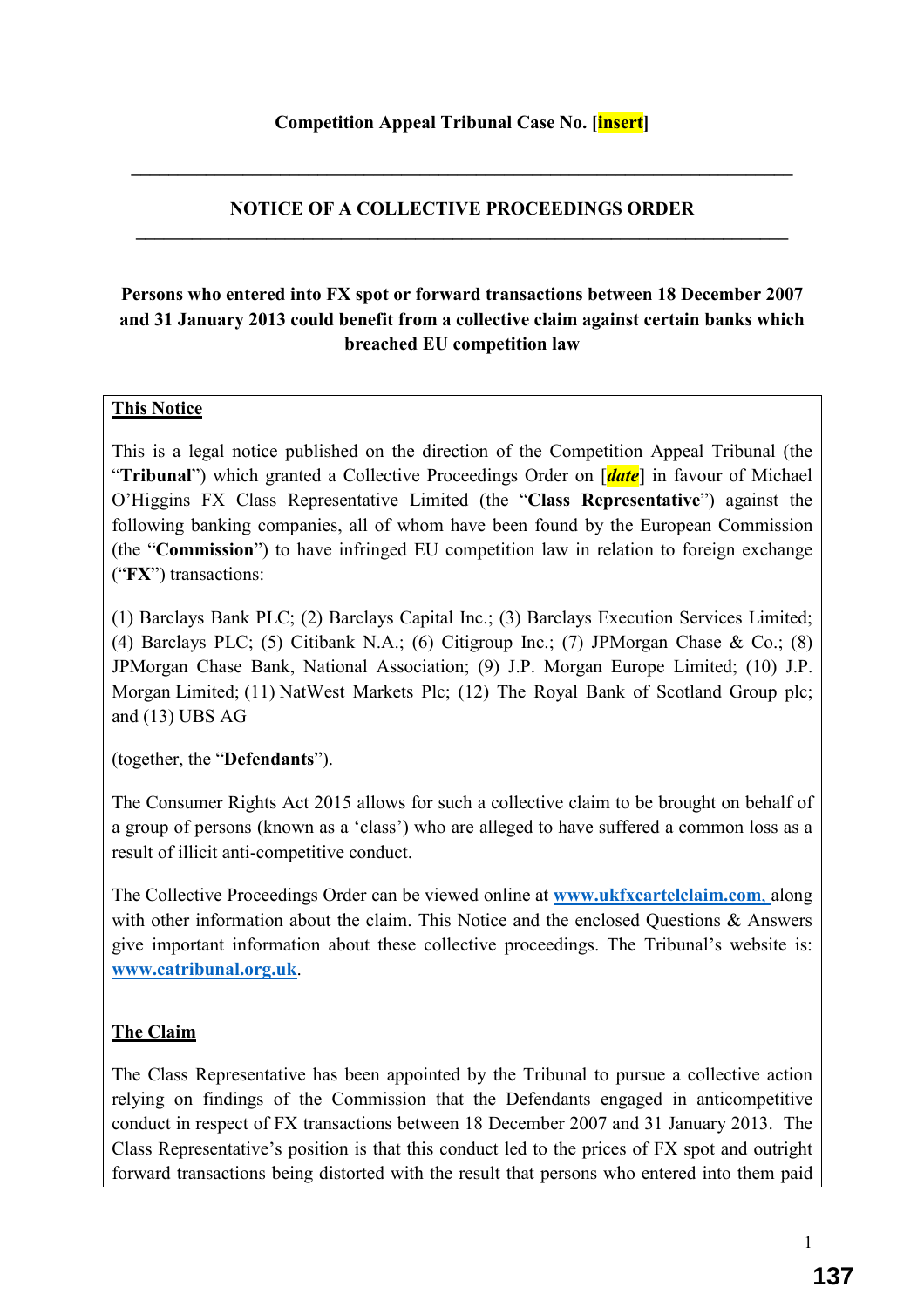higher prices than they would otherwise have paid in the absence of the illicit conduct (the "Claim"). By the Claim, the Class Representative seeks to recover compensation for those higher prices on behalf of, and for the benefit of, the class.

The Claim therefore raises important issues that are common to all class members, including:

1. The extent (if any) to which the price of FX spot and outright forward transactions was inflated by the anticompetitive conduct of the Defendant banks between 18 December 2007 and 31 January 2013; and

2. The volume and value of such affected FX transactions.

Any judgment on the common issues for the class members will bind represented persons in the class. Importantly, there is no guarantee that money will be recovered by way of the Claim. The Class Representative will have to prove the case it advances at trial in due course.

## **The Class**

The Claim has been brought on behalf of persons who meet the following conditions:

All persons (other than Excluded Persons – see the answer to Q8 below) who during the period from 18 December 2007 to 31 January 2013 entered into one or more Relevant Foreign Exchange Transactions in the European Economic Area (other than as an Intermediary).

For these purposes:

(A) "Relevant Foreign Exchange Transaction" means any foreign exchange Spot and/or Outright Forward transaction involving a Relevant Currency Pair and entered into with a Relevant Financial Institution or on an ECN, but excludes:

(a) Transactions which are the subject of:

(i) the US class action and/or settlement in case *In Re Foreign Exchange Benchmark Rates Antitrust Litigation,* No. 1:13-cv-07789-LGS (S.D.N.Y.); and/or

(ii) the Canadian class actions and/or settlements in cases CV-15-536174 (Superior Court of Ontario) and/or 200-06-000189-152 (Superior Court of Quebec).

(b) Transactions in respect of which (aside from the present Claim) there is ongoing litigation, or there has been a binding settlement, involving a person who would otherwise be a member of the present Class and covering conduct of the (Proposed) Defendants that is the subject of the present Claim.

2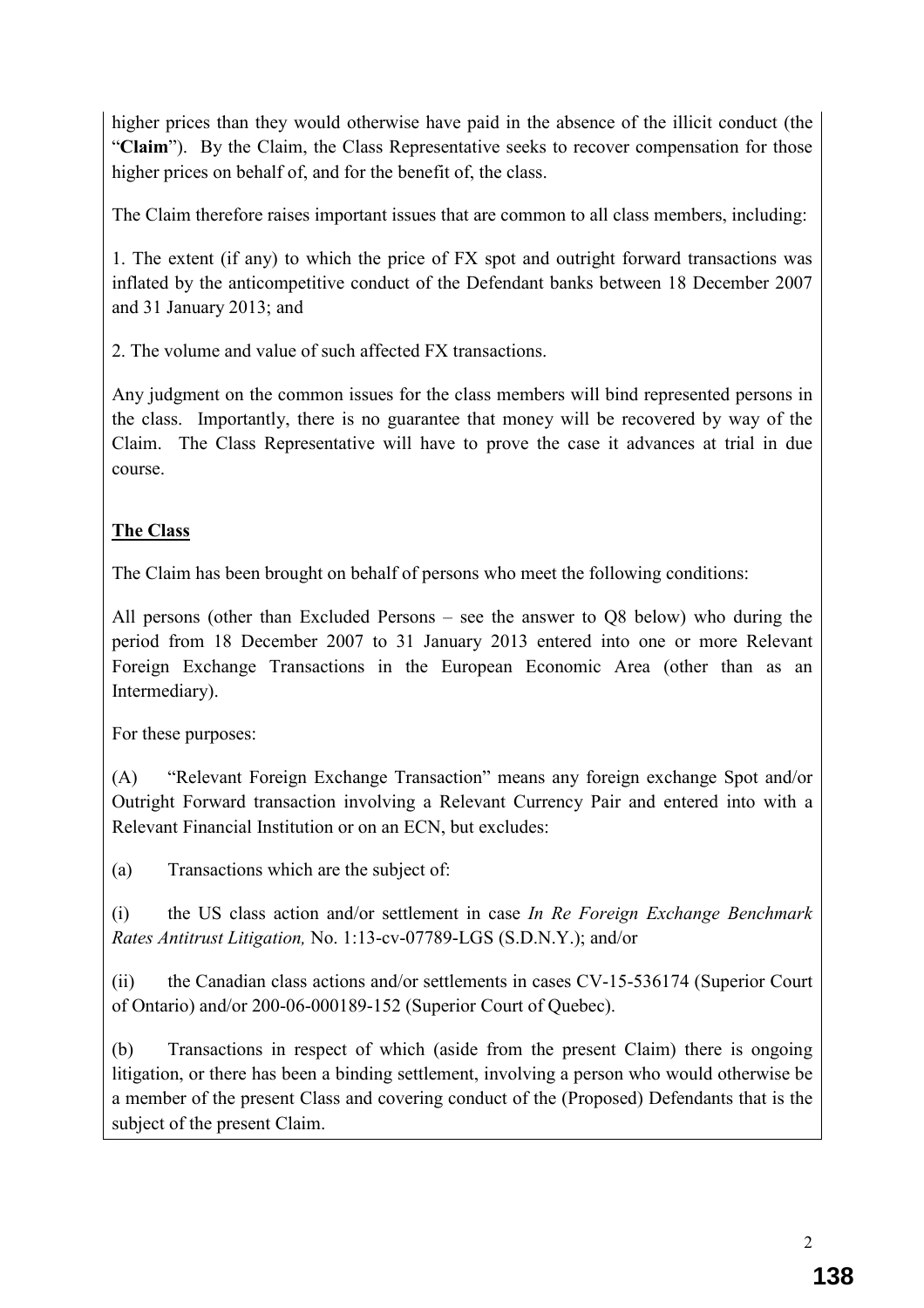(B) "Spot" transaction means a single outright transaction involving the exchange of two currencies at a rate agreed on the date of the contract for value or delivery (cash settlement) typically within two business days.

(C) "Outright Forward" transaction means a transaction involving the exchange of two currencies at a rate agreed on the date of the contract for value or delivery (cash settlement) at some time in the future (more than two business days later). This does not include nondeliverable forwards (NDFs) or contracts for difference (CFDs).

(D) For the avoidance of doubt, none of the following is to be considered a Spot or Outright Forward transaction:

(a) Branch retail spot transactions (e.g. foreign currency purchases at the "travel money" desk in a bank);

(b) Branch retail transfers of funds denominated in different currencies across any two accounts;

(c) Electronic transactions using ATMs;

(d) Transactions executed in a foreign currency on a credit, debit, prepaid or stored value card;

(e) Spread betting.

(E) "Relevant Currency Pair" means any currency pair including [one/two] of the following: Australian Dollar, British Pound, Canadian Dollar, Danish Krone, Euro, Japanese Yen, New Zealand Dollar, Norwegian Krone, Swedish Krona, Swiss Franc, US Dollar.

(F) "Relevant Financial Institution" means a banking group listed in the Schedule hereto.

(G) "ECN" means an electronic communications network that matches buy and sell orders for financial products including currencies.

(H) A person "entered into" a Relevant Foreign Exchange Transaction where either:

(a) The person was the direct contractual counterparty to the Relevant Foreign Exchange Transaction; or

(b) The person instructed or engaged an Intermediary to enter into a Relevant Foreign Exchange Transaction on its behalf (regardless of whether the Intermediary, rather than that person, was the direct contractual counterparty).

(I) A Relevant Foreign Exchange Transaction is entered into "in the European Economic Area" where the Relevant Foreign Exchange Transaction is priced and/or accepted by the Relevant Financial Institution or through the ECN within the European Economic Area.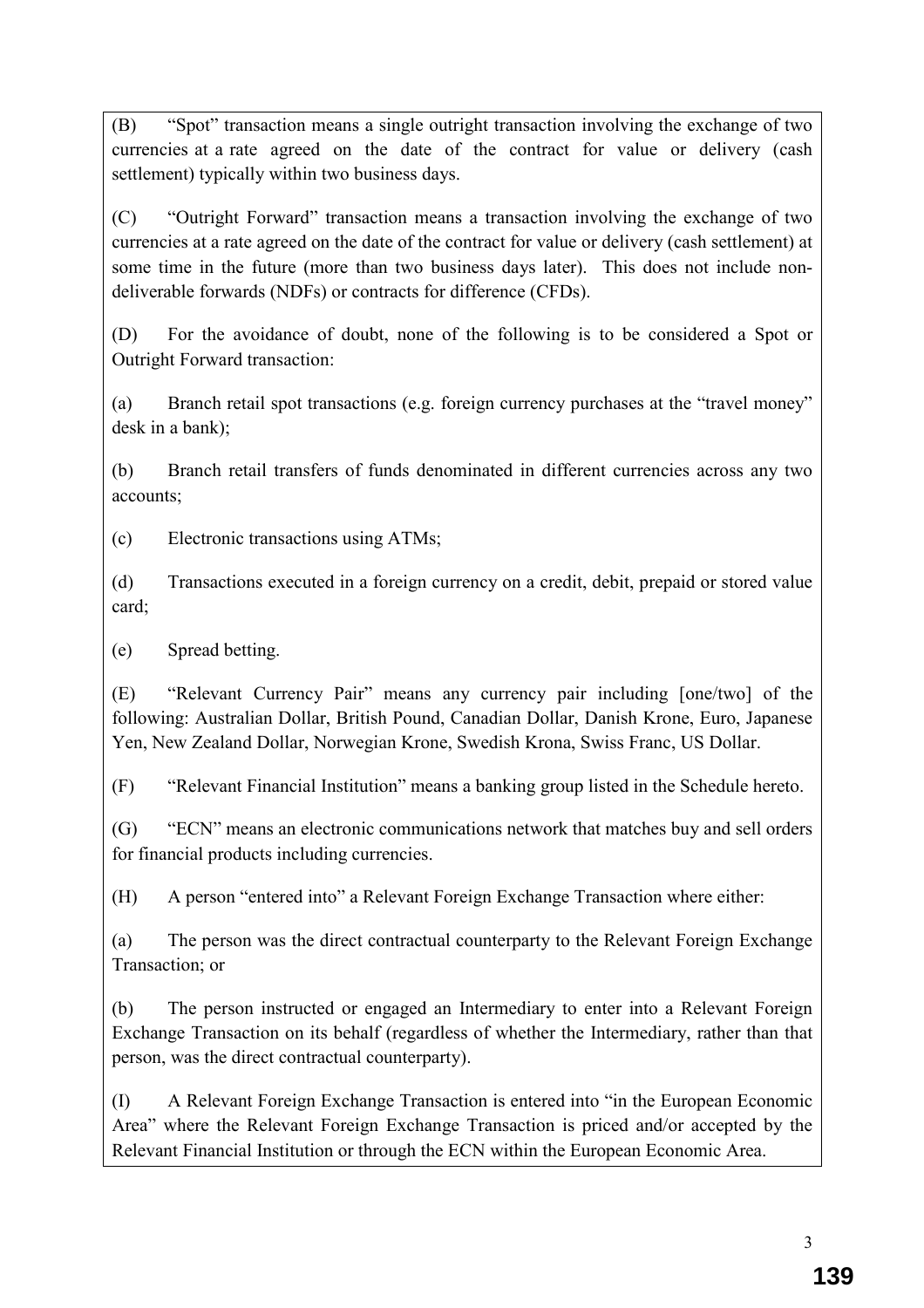(J) "Excluded Persons" means:

(a) Addressees of the European Commission decisions in Case AT.40135 – FOREX, their subsidiaries, holding companies, subsidiaries of those holding companies, and any entity in which any of the addressees has a controlling interest.

(b) Relevant Financial Institutions and entities forming part thereof.

(c) Officers, directors or employees of any of the companies referred to in (a), at any time since 18 December 2007.

(d) All members of the (Proposed) Defendants' and (Proposed) Representative's legal teams and all experts or professional advisors instructed by them in these proceedings.

(e) All members of the Tribunal panel assigned to these proceedings and any judge hearing any appeal in these proceedings.

(K) "Intermediary" means broker and/or custodian engaged by another person to carry out a transaction.

(the "**Class**").

## **Right to opt out of the Claim**

The Claim is being brought on behalf of a so-called "opt-out class", meaning that anyone who meets the definition of the Class (and is domiciled in the UK on **[***Insert Domicile Date***]**) will be included in the Claim automatically and be bound by the result, unless they expressly opt out of the Class so as formally to remove themselves from the Claim. In simple terms, if you meet the definition of the Class and are domiciled in the UK on **[***Insert Domicile Date***]**, you will be in the Claim unless you take steps to opt out.

Any member of the Class may ask to opt out. In order to do so, that member of the Class should write to the Class Representative by **[***date***]** to request to leave the Claim*.* If a member of the Class wishes to opt out after this date, he/she/it should write directly to the Tribunal to seek approval. Opting out of the Claim will not stop a Class member applying to the Tribunal to start its own claim.

See further details about opting out of the Claim in the response to Q11 below.

## **Right to opt in to the Claim**

Any person who is legally domiciled outside of the UK but otherwise meets the relevant criteria under the definition of the Class has the right to "opt in" to the Claim to recover the losses suffered as a result of the FX cartels. Examples would include: a UCITS fund legally domiciled in Luxembourg or Ireland, a hedge fund legally domiciled in the Cayman Islands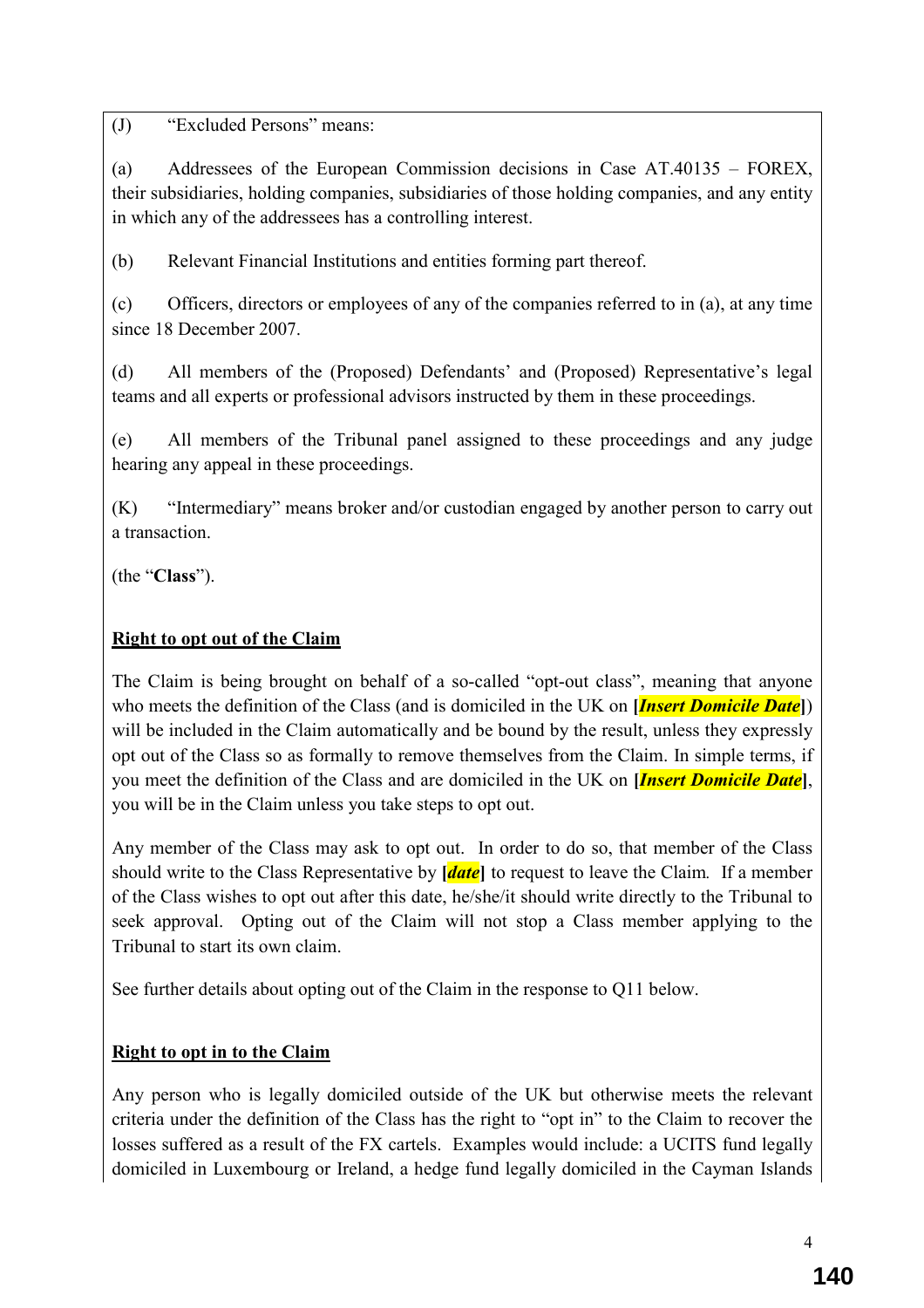or the Channel Islands, or a multinational based in Germany or Italy which entered into Relevant FX Transactions in London or elsewhere in the EEA. Details about how to register your interest in opting in to the Class are available at **www.ukfxcartelclaim.com.** 

See further details about opting in to the Claim in the response to Q12 below.

## **Questions & Answers**

## **Q1: Why has this Notice been issued?**

The Tribunal has directed that this Notice be issued following the successful application by the Class Representative for a Collective Proceedings Order, which was granted by the Tribunal on **[***date***]**.

By making the Collective Proceedings Order, the Tribunal approved: (i) the Claim as eligible to proceed as a collective claim; and (ii) the Class Representative to act on behalf of the Class. To read the Collective Proceedings Claim Form, or a summary thereof, please visit **www.ukfxcartelclaim.com.**

This Notice has been issued to inform you of the making of the Collective Proceedings Order, including details of the Collective Proceedings Order and your right to object to it. It informs you of important legal rights you have related to the Claim. Exercising these rights could affect your ability to get a payment in the future (if compensation becomes available). This Notice explains: (i) the Claim; (ii) who is covered by the Claim; (iii) your rights in relation to the Claim; (iv) how to exercise those rights; and (v) any related deadlines. **Please read this Notice carefully as your decisions about the Claim will have legal consequences.**

## **Q2: What is the Competition Appeal Tribunal?**

The Tribunal is a specialist judicial body that is based in London but covers the whole of the UK and hears certain competition law and regulatory disputes. It has cross-disciplinary expertise in law, economics, business and accountancy. The Tribunal publishes its Rules and Guidance, together with information about what it does, on its website **www.catribunal.org.uk**.

## **Q3: Who are the Defendants?**

The Claim is against the following major banking companies, each of which was held by the Commission to have participated in anticompetitive conduct in relation to the FX market:

(1) Barclays Bank PLC; (2) Barclays Capital Inc.; (3) Barclays Execution Services Limited; (4) Barclays PLC; (5) Citibank N.A.; (6) Citigroup Inc.; (7) JPMorgan Chase & Co.; (8) JPMorgan Chase Bank, National Association; (9) J.P. Morgan Europe Limited; (10) J.P.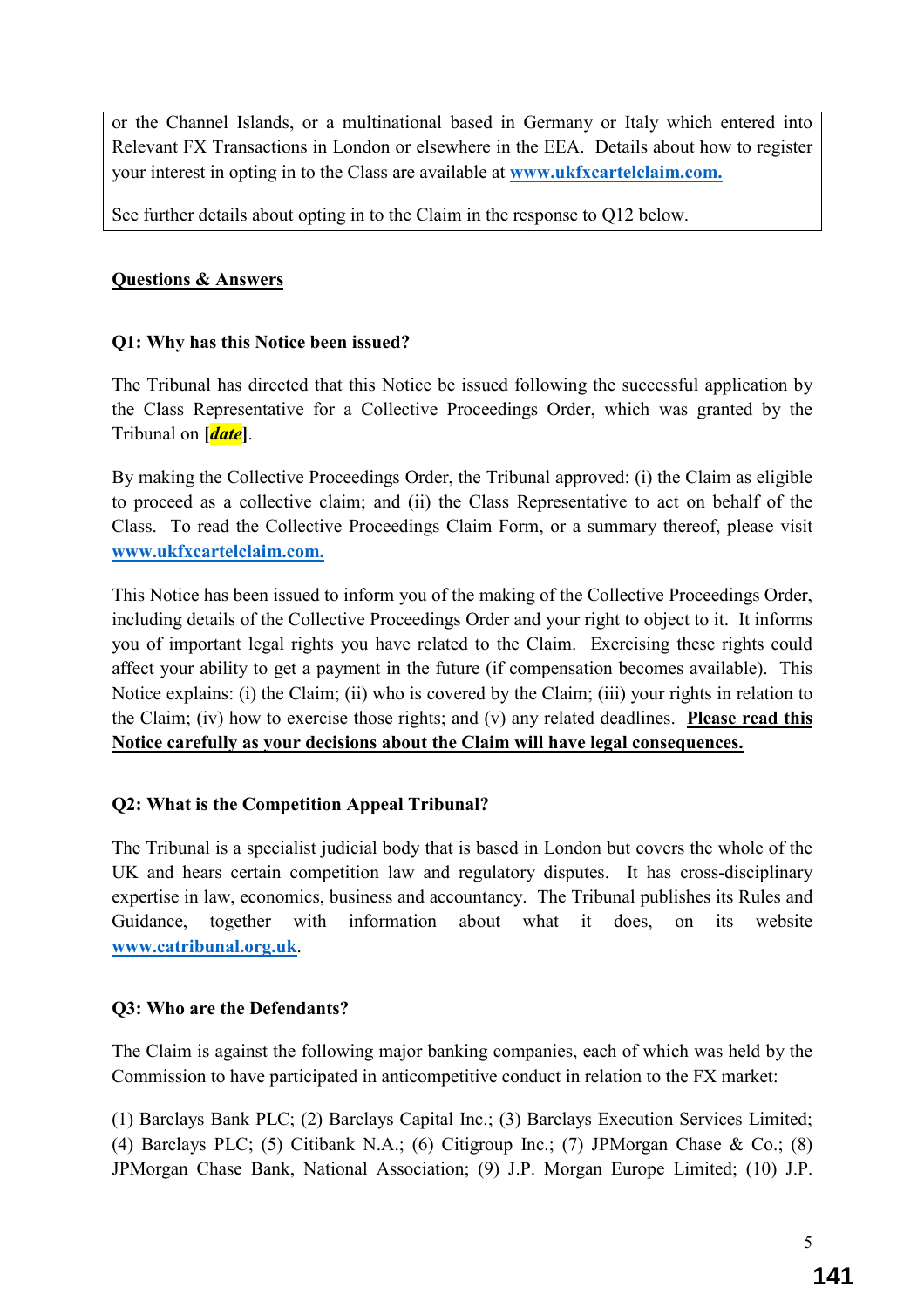Morgan Limited; (11) NatWest Markets Plc; (12) The Royal Bank of Scotland Group plc; and (13) UBS AG.

## **Q4: What did the Defendants do wrong?**

In a press release published on 16 May 2019 ("**the Press Release**"), the Commission announced that it had found in two settlement decisions (Case *COMP/40135 FOREX (ESSEX EXPRESS)* and Case *COMP/40135 – FOREX (THREE WAY BANANA SPLIT)* ("**the Settlement Decisions**")) addressed to the Defendants as well as MUFG (formerly Bank of Tokyo-Mitsubishi) ("**the Addressees**") that unlawful anticompetitive conduct between the Addressees took place between 18 December 2007 and 31 January 2013 ("**the Relevant Period**"). [The Settlement Decisions are not currently publicly available, which means that (at the moment) relatively little information is known about the Defendants' wrongful conduct.] According to the Press Release, however, the Addressees participated in the FX cartels at various times during the Relevant Period.

The Press Release records that the Addressees exchanged sensitive information and trading plans and coordinated their trading strategies through various online professional chatrooms. The commercially sensitive information exchanged in these chatrooms related to outstanding customers' orders, bid-ask spreads, the Addressees' open risk positions and other details of current or planned trading activities in the FX market. The information exchanges, following the tacit understanding reached by the participating traders, enabled the Addressees to make informed market decisions on whether to sell or buy the currencies they had in their portfolios and when. The Press Release is available at **[***link to Press Release on the class website***]**.

The Class Representative believes that these FX cartels had the effect that persons entering into FX spot and outright forward transactions during the Relevant Period paid more for them than they otherwise would have done.

## **Q5: Who is the Class Representative?**

By making the Collective Proceedings Order, the Tribunal authorised the Class Representative to bring and pursue the Claim on behalf of the Class.

The Class Representative is a company limited by guarantee registered in England and Wales with the company number 12100525. Mr Michael O'Higgins is the sole director, member and guarantor of the Class Representative.

Mr O'Higgins has had a long and distinguished career in both the public and private sectors, with a focus on the finance sector and pensions industry, in which he has extensive experience. Mr O'Higgins served as Chairman of The Pensions Regulator (the UK regulator of work-based pension schemes) between January 2011 and March 2014. He is currently Chairman of the Local Pensions Partnership.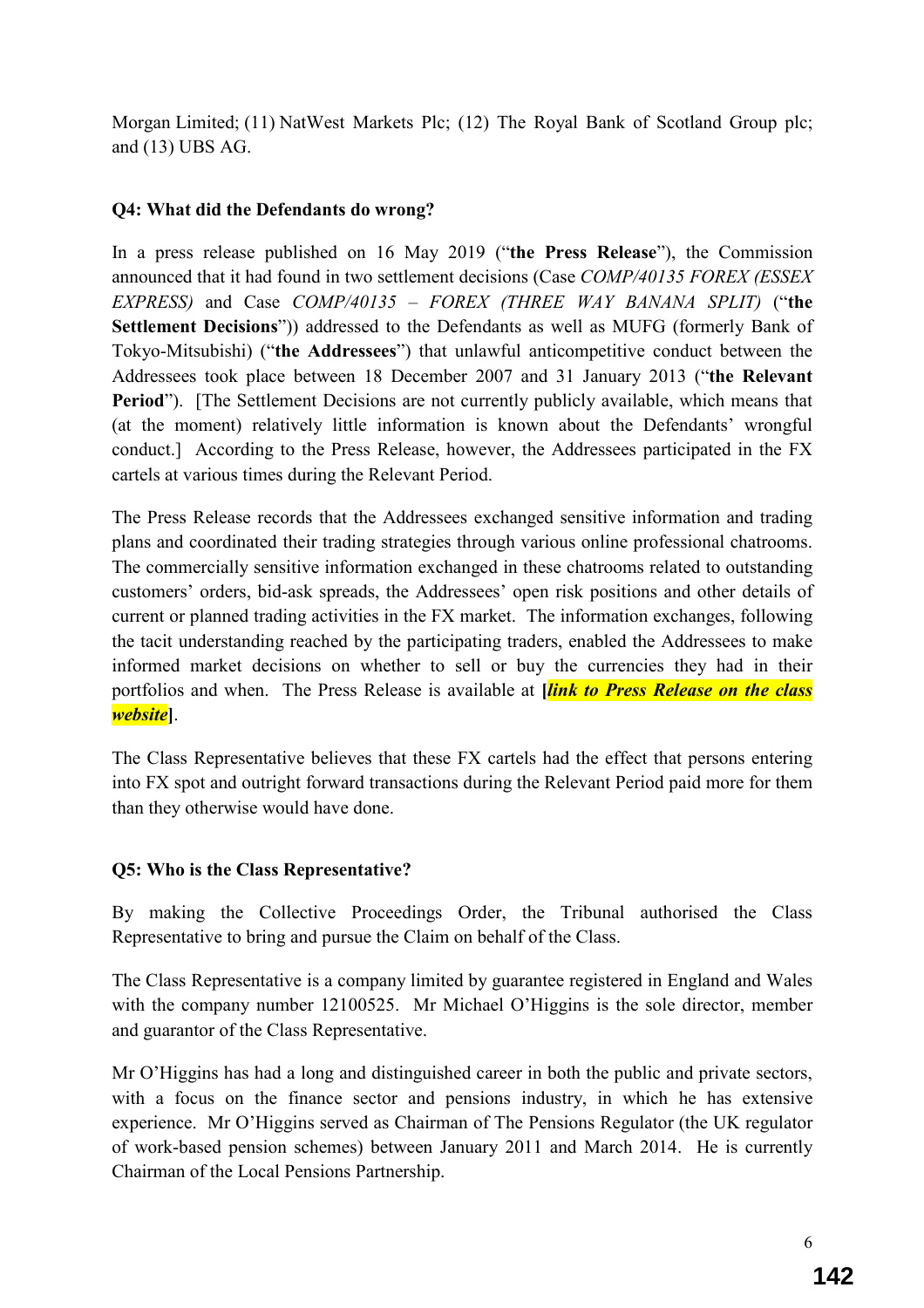Mr O'Higgins also has a strong background in competition law and related consumer issues. Since July 2016, he has held the role of Chairman of the Channel Islands Competition and Regulatory Authorities ("**CICRA**"). CICRA has a wide range of functions including promoting competition in the telecommunications, postal services, electricity and port operations on the islands of Jersey and Guernsey. As a result of his work with CICRA, Mr O'Higgins has a good working knowledge of competition issues and economic regulation.

## **Q6: What is the role of the Class Representative?**

The Class Representative will conduct the Claim against the Defendants on behalf of the Class (but not those who opt out of the Class).

The Class Representative will be responsible for, amongst other things, communicating with the Class and issuing formal notices to its members (such as this one). The Class Representative will, for example, instruct the lawyers and experts, make decisions on the conduct of the Claim, and evaluate any offer of settlement that the Defendants may make and decide whether to present it for the Tribunal's approval.

The Class Representative will update the class about the Claim on the website **www.ukfxcartelclaim.com** and through the media.

#### **Q7: Who is in the Class?**

The Claim is to proceed on an "opt-out" basis on behalf all persons (other than Excluded Persons – see the answer to Q8 below) who during the period from 18 December 2007 to 31 January 2013 entered into one or more Relevant Foreign Exchange Transactions in the European Economic Area (other than as an Intermediary). For the complete definition, please see "The Class" at the top of this notice.

It is important to note that you are only automatically in the Class if you are UK domiciled (e.g. you are a company or partnership incorporated in the UK, or you are an individual who lives in the UK) on **[***Insert Domicile Date***]**. If you are not domiciled in the UK on **[***Insert Domicile Date* but otherwise fall within the Class definition, you will be able to opt in to the class. For further information about opting into the Claim, please see the response to Q12 below.

#### **Q8: Who is excluded from the Class?**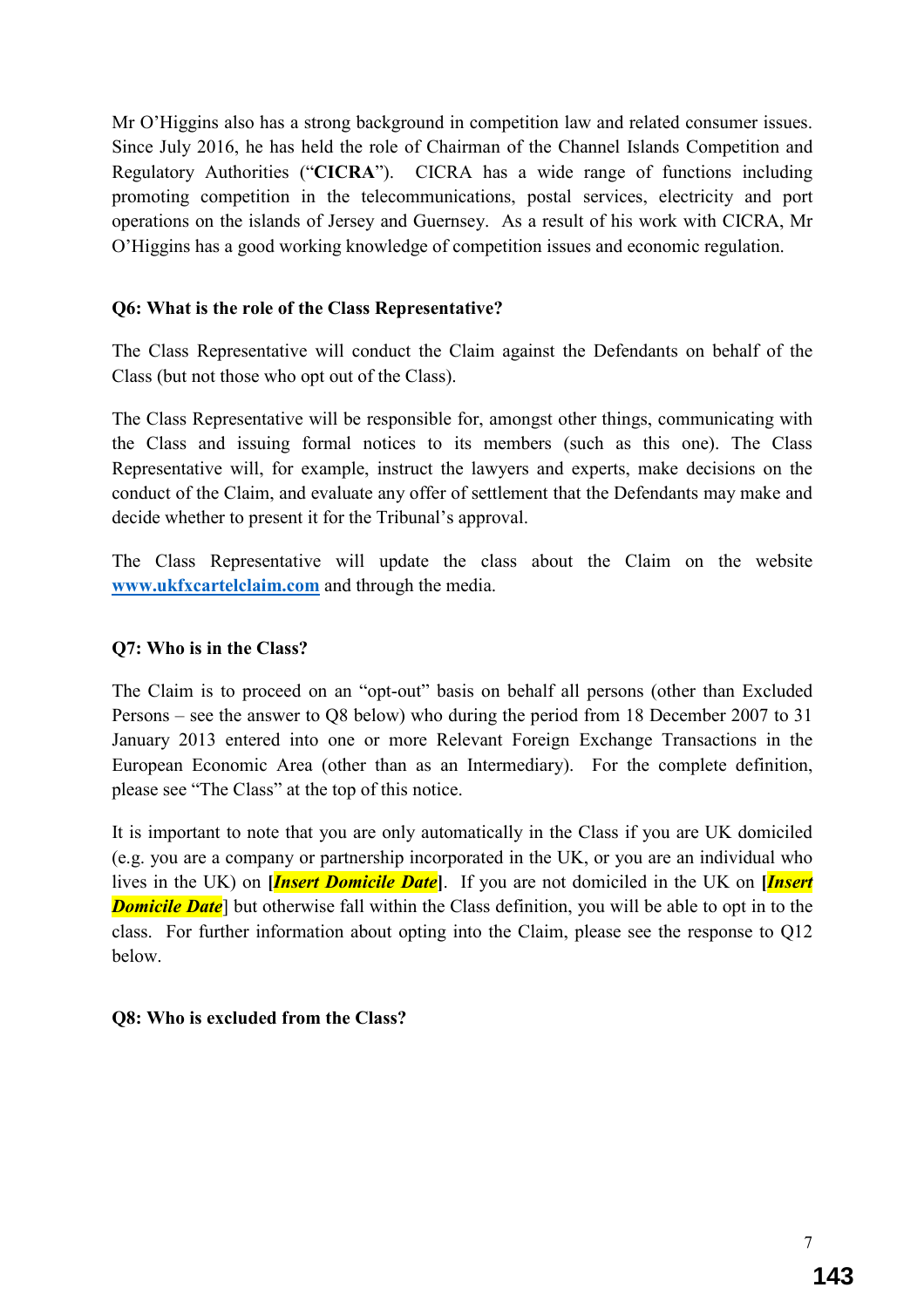If you fall into one of the following categories, you will be excluded from the Class:

(a) Addressees of the Commission decisions in Case AT.40135 – FOREX, their subsidiaries, holding companies, subsidiaries of those holding companies, and any entity in which any of the addressees has a controlling interest.

(b) Relevant Financial Institutions and entities forming part thereof.

(c) Officers, directors or employees of any of the companies referred to in (a), at any time since 18 December 2007.

(d) All members of the Defendants' and Class Representative's legal teams and all experts or professional advisors instructed by them in these proceedings.

(e) All members of the Tribunal panel assigned to these proceedings and any judge hearing any appeal in these proceedings.

## **Q9: Do I need to do anything in order to be part of the Claim?**

If you fall within the definition of the Class, you do not have to take any action at this stage.

As explained above, the Claim is called an "opt-out claim" because anyone who meets the definition of the Class (and is domiciled in the UK on **[***Insert Domicile Date***]**) will be included in the Claim automatically and be bound by the result, unless he/she/it asks to opt out (i.e. takes steps to leave the Claim – see the response to Q11 below).

If you fall within the class definition but are not domiciled in the UK on **[***Insert Domicile Date*, you will need to opt in to the Claim, if you want to be a part of it. For information about opting in to the Claim, please see the response to Q12 below.

#### **Q10: How much money does the Claim ask for?**

The Claim seeks damages to compensate the Class for paying more than they should have paid in relation to the FX spot and outright forward transactions they entered into as a result of the banks' unlawful conduct between 18 December 2007 and 31 January 2013 (see the response to Q4 above). It is too early to quantify the value of the Claim, as this will only be possible after disclosure of trading data by the Defendant banks, but at this stage the experts retained by the Class Representative estimate that the value is likely to be in excess of £1 billion.

8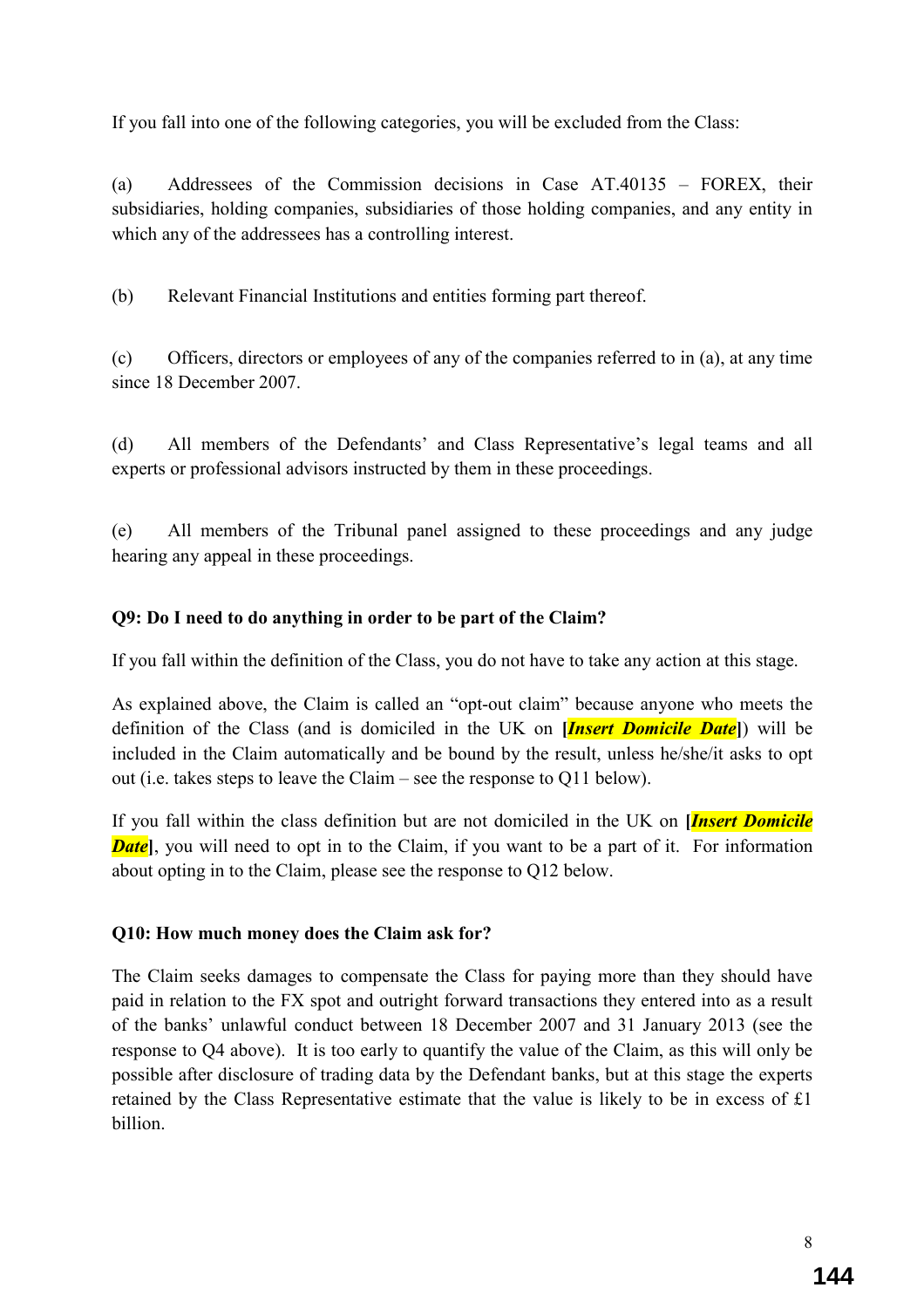It is important to note that recovery of any money by way of the Claim is not guaranteed, however. The Class Representative will need to prove its case at trial in due course.

#### **Q11: Who can opt out of the Claim, and how?**

Any member of the Class may ask to opt out. By opting out, you will not be able to receive a payment from the Claim if money becomes available in due course. However, you may be able to bring your own separate claim against the Defendants for the same issues. Opting out of the Claim will not stop a class member applying to the Tribunal to start its own claim.

If you are considering opting out, you should review the information above and visit both **www.ukfxcartelclaim.com** and **www.catribunal.org.uk** for information, before deciding.

If you are a member of the Class and wish to opt out, you can do so by sending a letter to the Class Representative indicating that you wish to opt out of the Claim. That letter can be sent by post, or email using the contact details set out below. That letter must be postmarked no later than *[date]*. You will receive an email acknowledging receipt of the letter – if you do not send the letter by email, please provide an email address to which the acknowledgment of receipt can be sent.

## [*Address*]

If a member of the Class wishes to opt out after [*date*], he/she/it should write directly to the Tribunal to seek approval using the contact details listed below. Under the Tribunal's rules, any request to opt out received after [*date*] will have to be considered by the Tribunal, which will decide whether or not to grant permission for the class member to opt out.

The Registrar Competition Appeal Tribunal Victoria House Bloomsbury Place London WC1A 2EB

Fax: +44 (0)20 7979 7978

When writing to the Tribunal you must include the reference *[insert CAT reference and case number]*. A template letter is available on **www.ukfxcartelclaim.com/[exact location to be added** containing suggested wording for confirming your decision to opt out.

## **Q12: Who can opt in to the Claim, and how?**

If you fall within the definition of the Class but are not UK domiciled on [*Insert Domicile Date*, you must take steps to opt in to the class if you want to be part of the Claim and